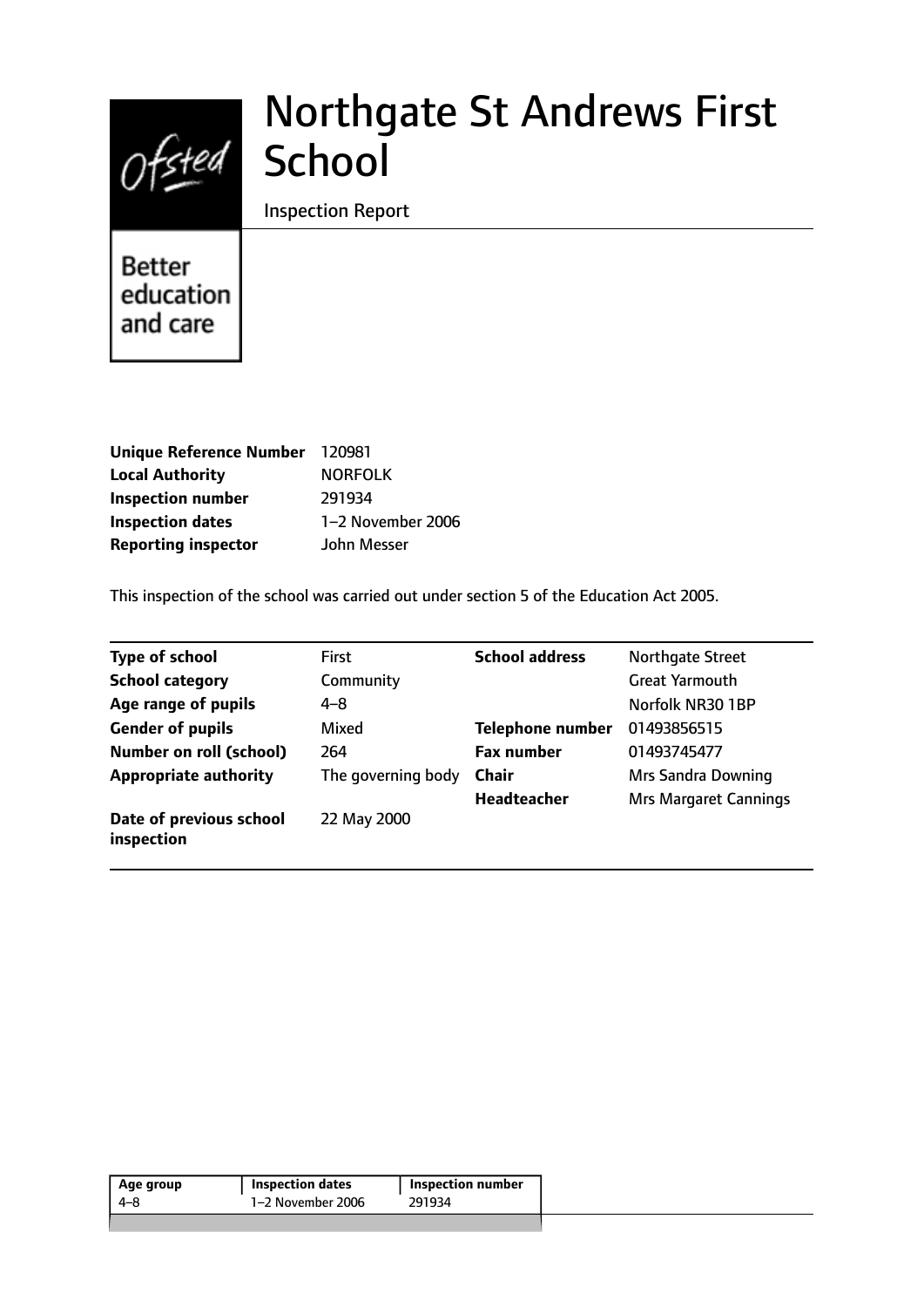© Crown copyright 2006

Website: www.ofsted.gov.uk

This document may be reproduced in whole or in part for non-commercial educational purposes, provided that the information quoted is reproduced without adaptation and the source and date of publication are stated.

Further copies of this report are obtainable from the school. Under the Education Act 2005, the school must provide a copy of this report free of charge to certain categories of people. A charge not exceeding the full cost of reproduction may be made for any other copies supplied.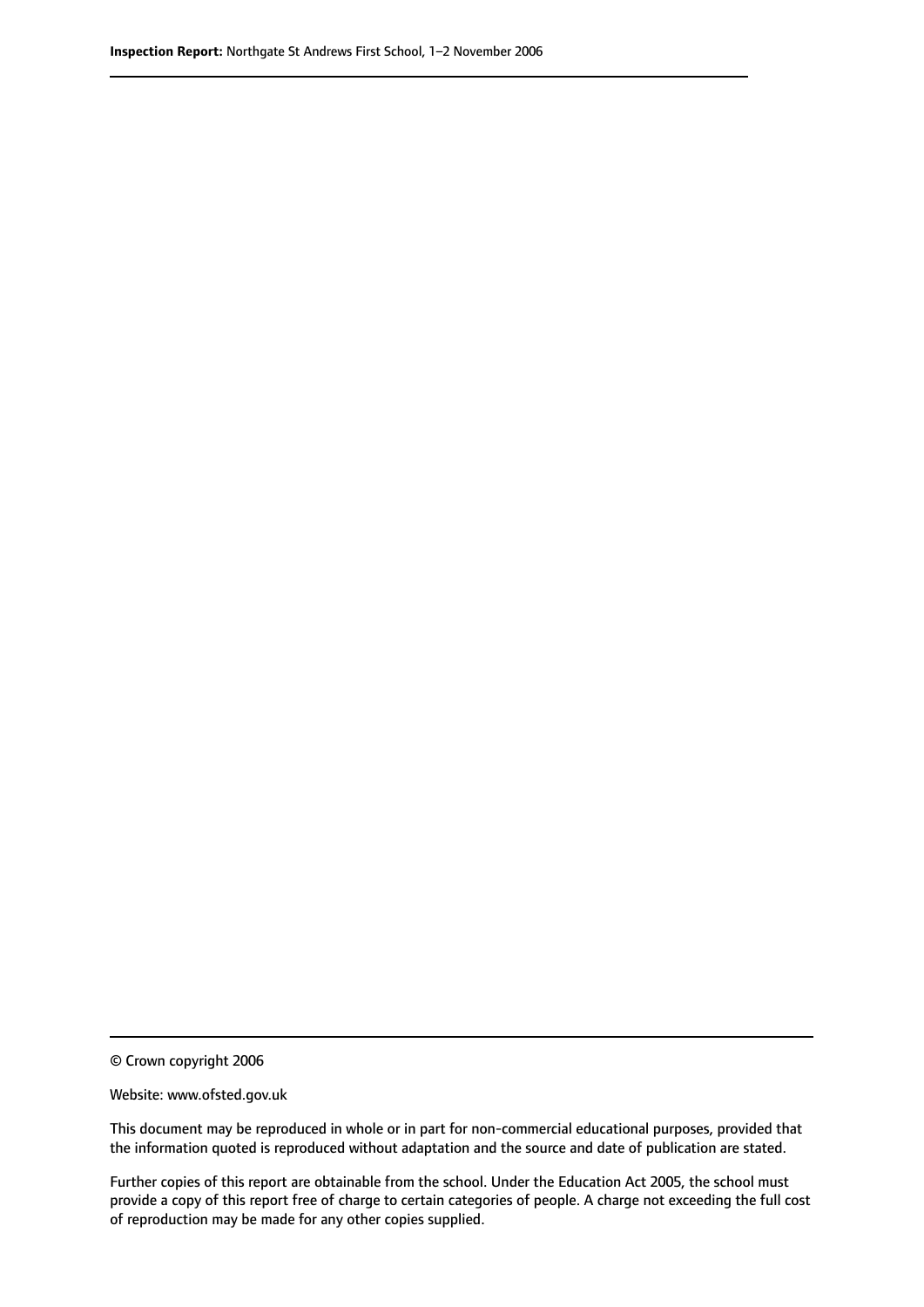# **Introduction**

The inspection was carried out by three Additional Inspectors.

### **Description of the school**

This first school is of average size. It is due to be reorganised as an infant school in 2008. A large proportion of pupils come from relatively disadvantaged backgrounds. The proportion of pupils entitled to free school meals is above average, as is the proportion of pupils with learning difficulties or disabilities. Most pupils are from White British backgrounds. A small number are from minority ethnic families and several speak languages other than English. The proportion of pupils who enter or leave the school at various times during the year is above average. Children's attainment on entry to the school varies widely but overall is below average, especially in communication, language and literacy.

The school is part of an 'Excellence Cluster' which has been set up to support schools in the area that face challenging circumstances.

### **Key for inspection grades**

| Grade 1 | Outstanding  |
|---------|--------------|
| Grade 2 | Good         |
| Grade 3 | Satisfactory |
| Grade 4 | Inadequate   |
|         |              |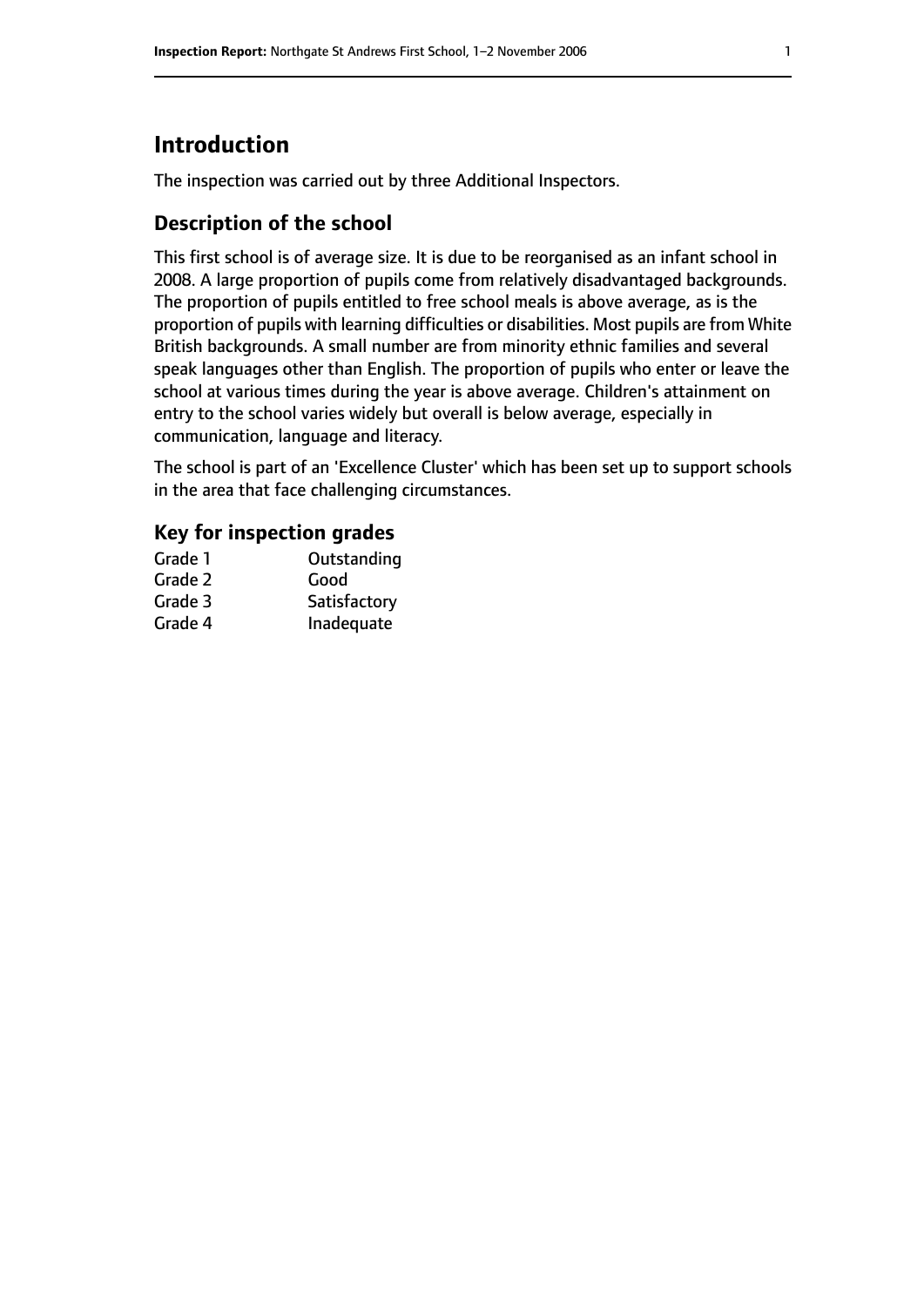# **Overall effectiveness of the school**

#### **Grade: 3**

The school judges its overall effectiveness as satisfactory and inspection findings agree. Within this overall picture there are significant strengths. The school has established a 'Nurture Group' with ten places for pupils who have great difficulty in coping with larger groups. This provision is outstanding and, after a period, pupils are successfully reintroduced to their classes. The school has worked hard on improving pupils' behaviour and has achieved a great deal of success. Behaviour is mostly good. Pupils' personal development is good. They are confident and self-possessed. This contributes well to the sound foundations that are laid for them to enter the next stage of schooling and prepare them for adult life. Care, guidance and support for pupils are good. Pupils have a good understanding of how to lead healthy lifestyles and stay safe. A particularly good feature of the school is the keep fit sessions at the start of each day. This short routine sharpens pupils' awareness and prepares them well for learning. The class councils and the school council support pupils' understanding of their responsibilities to the community well.

Teaching and learning are satisfactory. Teachers plan and prepare lessons thoroughly and relationships between teachers and pupils are good. The highly skilled team of classroom assistants make a strong contribution to the quality of teaching and learning. Teachers do not always expect enough of pupils, especially the more able, and insufficient attention is paid to identifying weaknesses in pupils' basic writing skills, such as holding pencils properly and forming letters correctly. Children make satisfactory progress in the Reception classes but, as so many start from a low base, standards are below average by the end of the reception year. Pupils make satisfactory progress in Years 1 and 2 but standards in reading, writing and mathematics remain below average. The results of statutory assessments for pupils in Year 2 confirm that standards are below average. They also show that the number of pupils who exceed the national target of Level 2 and reach the higher Level 3 standard is below average.

The leadership and management of the school are satisfactory and the issues raised in the last report have been successfully resolved. It has proved difficult to recruit school governors, with the result that the governing body is not functioning as well as it should. Governors monitor the work of the school well but there are sometimes too few governors to carry out all the required duties. The subject coordinators create action plans designed to raise standards but these do not always include precise, measurable targets against which to evaluate how successful new initiatives have been. Pupils enjoy school and the overwhelming majority of parents are very pleased with the education provided for their children.

#### **What the school should do to improve further**

• Raise teachers' expectations of the rate of progress and the standards that pupils, especially boys and the faster learners, are capable of achieving in literacy and numeracy and identify weaknesses in pupils' basic writing skills.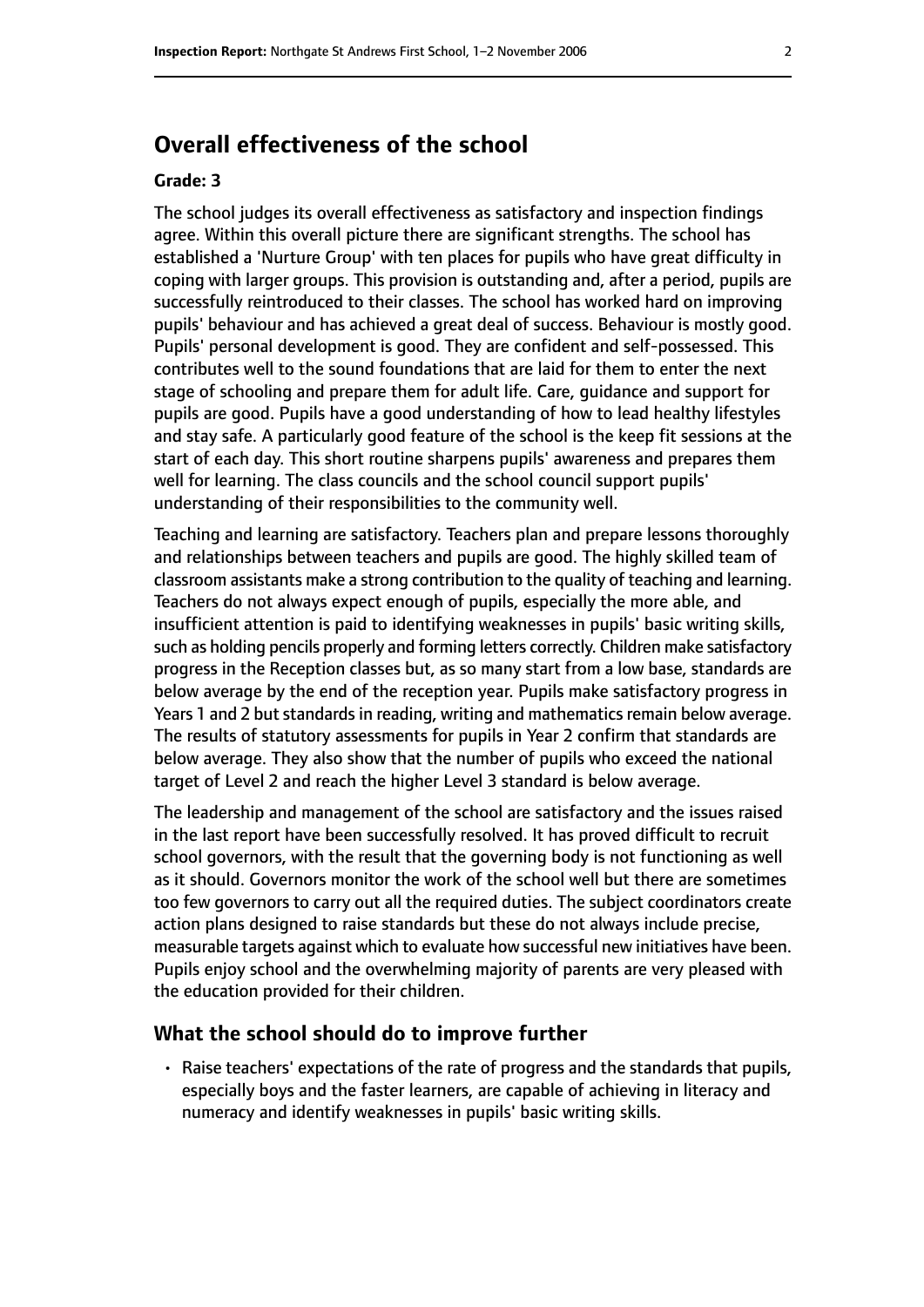- Include precise, measurable targets in subject coordinators' action plans so that the success of initiatives designed to raise standards can be measured more accurately.
- Redouble efforts to recruit more governors.

# **Achievement and standards**

#### **Grade: 3**

The achievement of pupils, including those with learning difficulties and those who speak languages other than English, is satisfactory. Children settle happily in the Reception classes and make satisfactory progress. There is a strong emphasis on developing speaking and listening skills. The communication, language and literacy skills of a significant number of children, especially boys, are poorly developed and this impedes the progress they are able to make in reading and writing.

Pupils' achievement in Years 1 and 2 is satisfactory overall. Achievement in literacy and numeracy is not always as rapid as it should be because teachers do not always demand enough, especially of the faster learners. The results of national assessments in Year 2 confirm that standards are below average in reading, writing and mathematics. Standards in science and information and communication technology (ICT) have improved significantly since the last inspection, when standards were too low.

# **Personal development and well-being**

#### **Grade: 2**

Pupils' personal development is good. Pupils enjoy school and try hard with their work. They develop as confident learners. They are well behaved. Attendance is satisfactory. Pupils' moral and social development is good and their spiritual and cultural development is satisfactory. Pupils are encouraged to support those in need by raising money for charities. They have a good understanding of how to maintain healthy life styles. They love helping and taking on responsibilities. The school council established 'school diddy dinner helpers' where older pupils assist the younger ones. The school has identified the need to broaden pupils' cultural awareness, particularly in music.

# **Quality of provision**

### **Teaching and learning**

#### **Grade: 3**

The quality of teaching and learning is satisfactory overall with some good features. Lessons are generally well planned and, in the best ones, teachers use a range of methods and resources to help the pupils to enjoy learning. New interactive whiteboards are used well to make lessons come alive. Relationships between teachers and pupils are good. In some classes teachers expect much and pupils rise to the demanding challenges set so that they all make good progress. However, teachers' expectations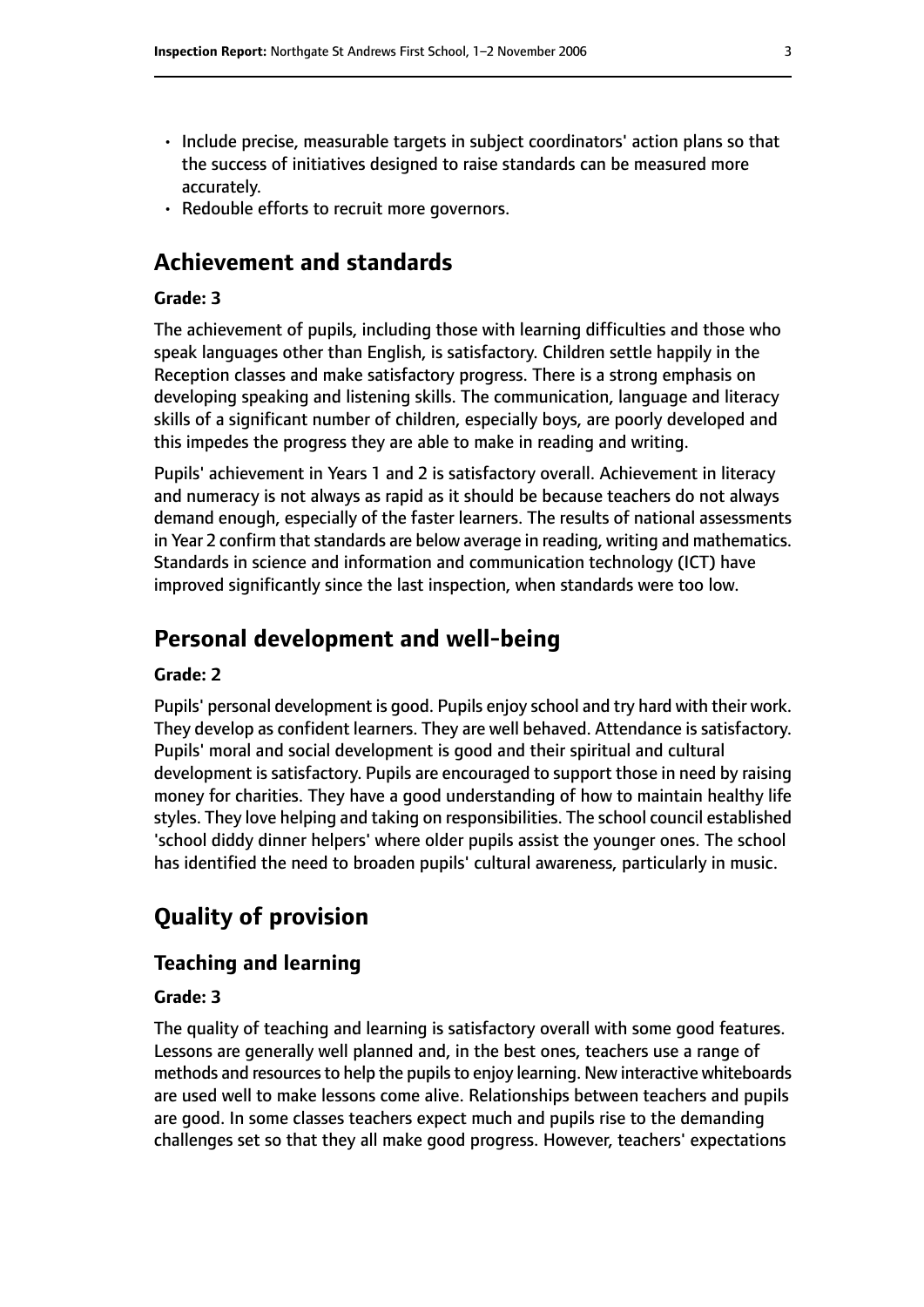of pupils' performance, especially of the faster learners, are not always high enough and so they do not achieve as well as they could. Insufficient attention is paid to training pupils in basic skills, such as correct letter formation. Children with learning difficulties or disabilities receive good support so that they make steady progress towards their individual learning targets. Those children for whom English is not the first language receive satisfactory support.

#### **Curriculum and other activities**

#### **Grade: 2**

The quality of the curriculum is good. The school provides a good range of activities to help pupils learn. The provision for science and ICT has improved and ICT is used increasingly to enhance learning. The Foundation Stage curriculum offers a satisfactory range of interesting learning activities. Throughout the school there is a strong emphasis on promoting pupils' personal and social development so that they become self-assured, confident learners. There are many educational visits to support pupils' learning. A good range of visitors to school add further interest to learning. There are opportunities for pupils to take part in a sports club, an ICT club and to learn Latin. These make a good contribution to pupils' learning and enjoyment. The school has identified a few pupils who have special gifts and talents and organises activities to challenge these pupils further by providing opportunities to develop their skills in music, for example.

#### **Care, guidance and support**

#### **Grade: 2**

Care, support and guidance arrangements are good and give impetus to the enjoyment of learning and pupils' general well-being. The procedures for child protection and safeguarding pupils' welfare are thorough and effective. The needs of vulnerable pupils and those with learning difficulties or disabilities are catered for well. The 'nurture group' provision is outstanding and is proving successful in reintegrating potentially wayward pupils into the classroom. Staff work hard to build trusting relationships with pupils. Pupils approach staff confidently if they need help. Pupils say that they feel safe and secure in school. Pupils receive good guidance. Targets for different ability groups are displayed clearly on classroom walls and teachers refer to them frequently during lessons. However, the targets for faster learners are not always sufficiently challenging. Teachers mark pupils' work carefully and the best marking shows pupils exactly what they need to do to improve.

### **Leadership and management**

#### **Grade: 3**

The school has focused strongly on improving behaviour and the quality of care provided for pupils. Initiatives have been successful and a good climate for learning has been established. The school is paying closer attention to measuring pupils' progress, so that it can identify precisely where improvements are needed in order to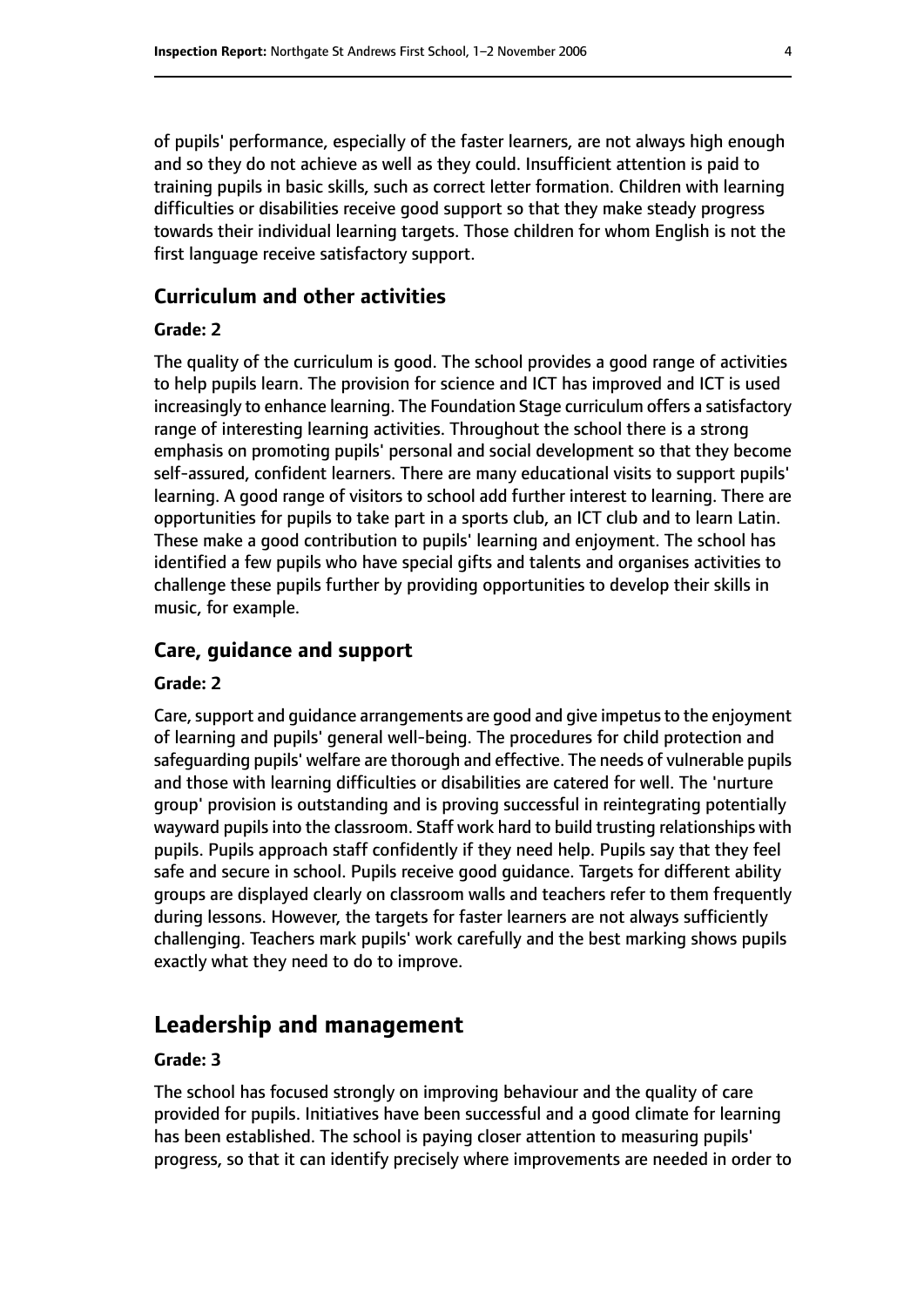raise standards. A good, clear system has been introduced that sets ambitious annual targets for each pupil and is reviewed each term to check on progress. The scheme is in its infancy and so it is too early to judge its success in raising standards. Leaders have a good understanding of the school's strengths and weaknesses.

Curriculum coordinators have a strong commitment to raising standards in their subjects. They contribute detailed action plans that underpin the school improvement plan but these do not always include details of how improvements in standards will be measured. The school has satisfactory capacity to improve further. Governors work hard on behalf of the school and support it well, but there is a shortage of governors and sometimes there is no quorum at meetings, so that policies cannot be ratified and decisions have to be deferred. The school has tried hard to engage parents and encourage them to take a more active part in their children's learning. This has been an uphill struggle and lack of effective learning support from home impedes the amount of progress that some pupils are able to make.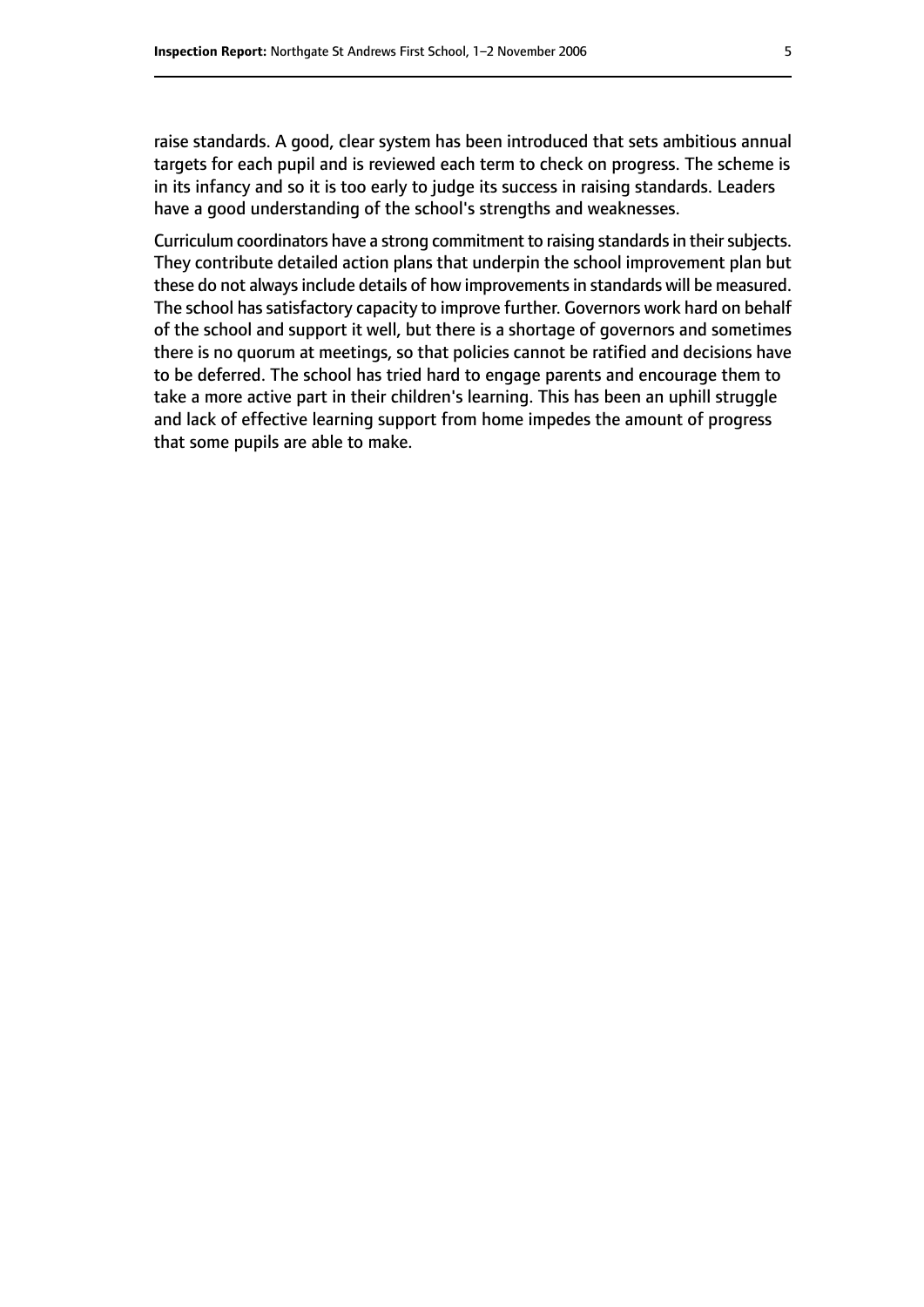**Any complaints about the inspection or the report should be made following the procedures set out inthe guidance 'Complaints about school inspection', whichis available from Ofsted's website: www.ofsted.gov.uk.**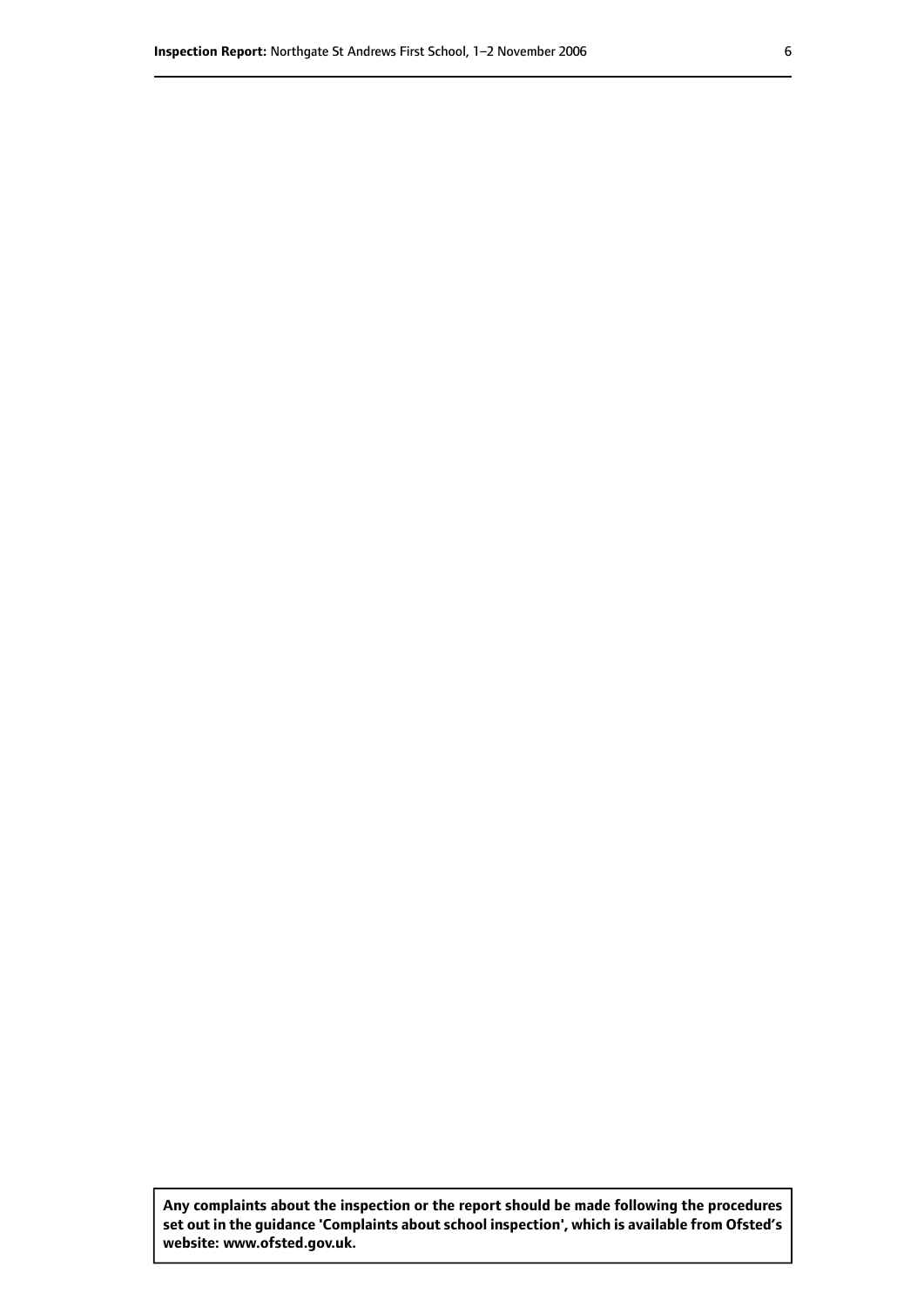# **Inspection judgements**

| Key to judgements: grade 1 is outstanding, grade 2 good, grade 3 satisfactory, and grade 4 | <b>School</b>  |
|--------------------------------------------------------------------------------------------|----------------|
| inadeauate                                                                                 | <b>Overall</b> |

# **Overall effectiveness**

| How effective, efficient and inclusive is the provision of education, integrated<br>care and any extended services in meeting the needs of learners? |     |
|------------------------------------------------------------------------------------------------------------------------------------------------------|-----|
| How well does the school work in partnership with others to promote learners'<br>well-being?                                                         |     |
| The quality and standards in the Foundation Stage                                                                                                    |     |
| The effectiveness of the school's self-evaluation                                                                                                    |     |
| The capacity to make any necessary improvements                                                                                                      |     |
| Effective steps have been taken to promote improvement since the last<br>inspection                                                                  | Yes |

# **Achievement and standards**

| How well do learners achieve?                                                                               |  |
|-------------------------------------------------------------------------------------------------------------|--|
| The standards <sup>1</sup> reached by learners                                                              |  |
| How well learners make progress, taking account of any significant variations between<br>groups of learners |  |
| How well learners with learning difficulties and disabilities make progress                                 |  |

### **Personal development and well-being**

| How good is the overall personal development and well-being of the<br>learners?                                  |  |
|------------------------------------------------------------------------------------------------------------------|--|
| The extent of learners' spiritual, moral, social and cultural development                                        |  |
| The behaviour of learners                                                                                        |  |
| The attendance of learners                                                                                       |  |
| How well learners enjoy their education                                                                          |  |
| The extent to which learners adopt safe practices                                                                |  |
| The extent to which learners adopt healthy lifestyles                                                            |  |
| The extent to which learners make a positive contribution to the community                                       |  |
| How well learners develop workplace and other skills that will contribute to<br>their future economic well-being |  |

# **The quality of provision**

| $\Box$ How effective are teaching and learning in meeting the full range of the $\Box$<br>  learners' needs?        |  |
|---------------------------------------------------------------------------------------------------------------------|--|
| $\mid$ How well do the curriculum and other activities meet the range of needs<br>$\mid$ and interests of learners? |  |
| How well are learners cared for, guided and supported?                                                              |  |

 $^1$  Grade 1 - Exceptionally and consistently high; Grade 2 - Generally above average with none significantly below average; Grade 3 - Broadly average to below average; Grade 4 - Exceptionally low.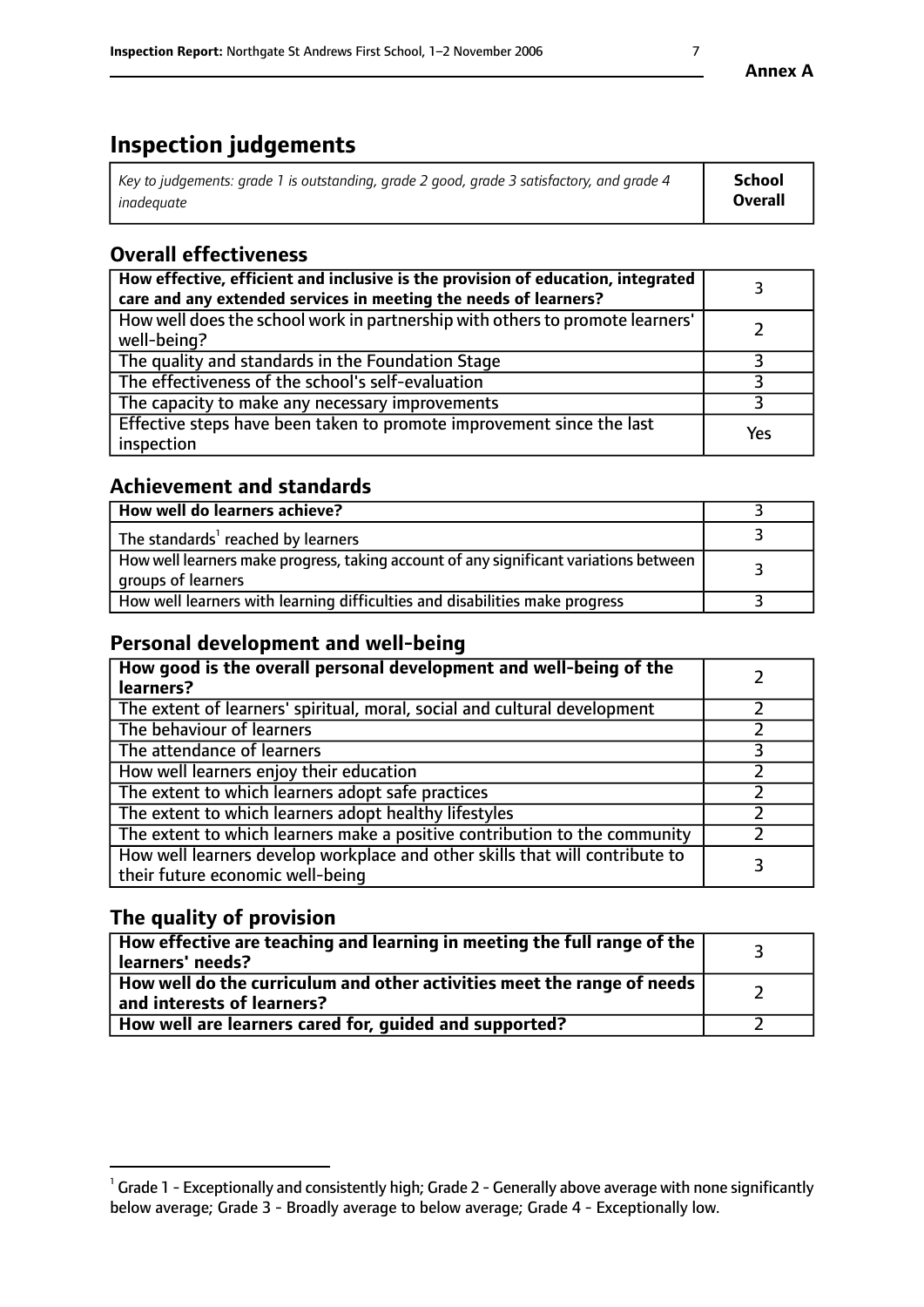# **Leadership and management**

| How effective are leadership and management in raising achievement<br>and supporting all learners?                                              |     |
|-------------------------------------------------------------------------------------------------------------------------------------------------|-----|
| How effectively leaders and managers at all levels set clear direction leading<br>to improvement and promote high quality of care and education |     |
| How effectively performance is monitored, evaluated and improved to meet<br>challenging targets                                                 | 3   |
| How well equality of opportunity is promoted and discrimination tackled so<br>that all learners achieve as well as they can                     |     |
| How effectively and efficiently resources, including staff, are deployed to<br>achieve value for money                                          | 3   |
| The extent to which governors and other supervisory boards discharge their<br>responsibilities                                                  |     |
| Do procedures for safequarding learners meet current government<br>requirements?                                                                | Yes |
| Does this school require special measures?                                                                                                      | No  |
| Does this school require a notice to improve?                                                                                                   | No  |